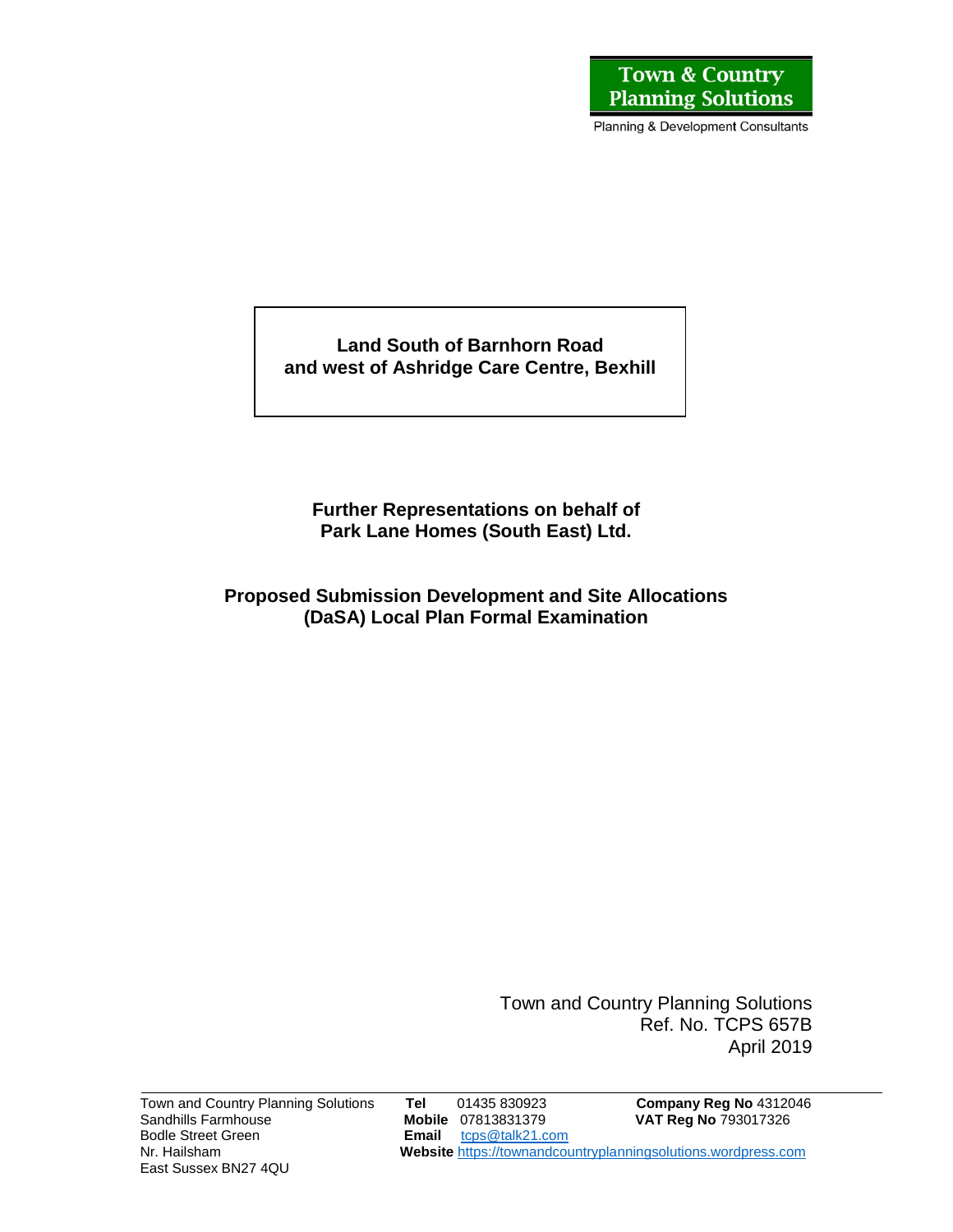Planning & Development Consultants

## **Further Representations**

- 1. On 6<sup>th</sup> December 2018, representations were submitted on behalf of Park Lane Homes (South East) Ltd. in relation to undeveloped land situated on the southern side of Barnhorn Road and to the west of Ashridge Court Care Centre which, following an appeal, has been granted outline planning consent for residential development. For convenience, a copy of these representations are contained in Appendix 1 attached together with the appeal decision notice.
- 2. Subsequently in March 2019, the District Council published a document containing the Council's 'Initial Responses to Representations' and this has been submitted as an Examination document. Park Lane Homes (South East) Ltd. has not requested to appear at the Examination Hearing, but there has been no opportunity to respond to the Council's recently published document other than by submitting these further representations in relation to the Examination Inspector's published 'Guidance Note' (ID/03) providing an opportunity for *"providing further statements in advance of the hearings"* (although in this case, the Objector is content that the additional concerns raised could be dealt with by written representations).
- 3. The Council's 'Initial Responses to Representations' document states (in relation to this site) as follows;

| Paragraphs 9.18 and        | It is noted that the site 'land south of    |
|----------------------------|---------------------------------------------|
| 9.19 should be modified    | Barnhorn Road' was granted outline planning |
| to reflect appeal decision | permission on appeal *All matters reserved  |
| APP/U1430/W/17/31910       | except for access).                         |
| 63 which granted outline   |                                             |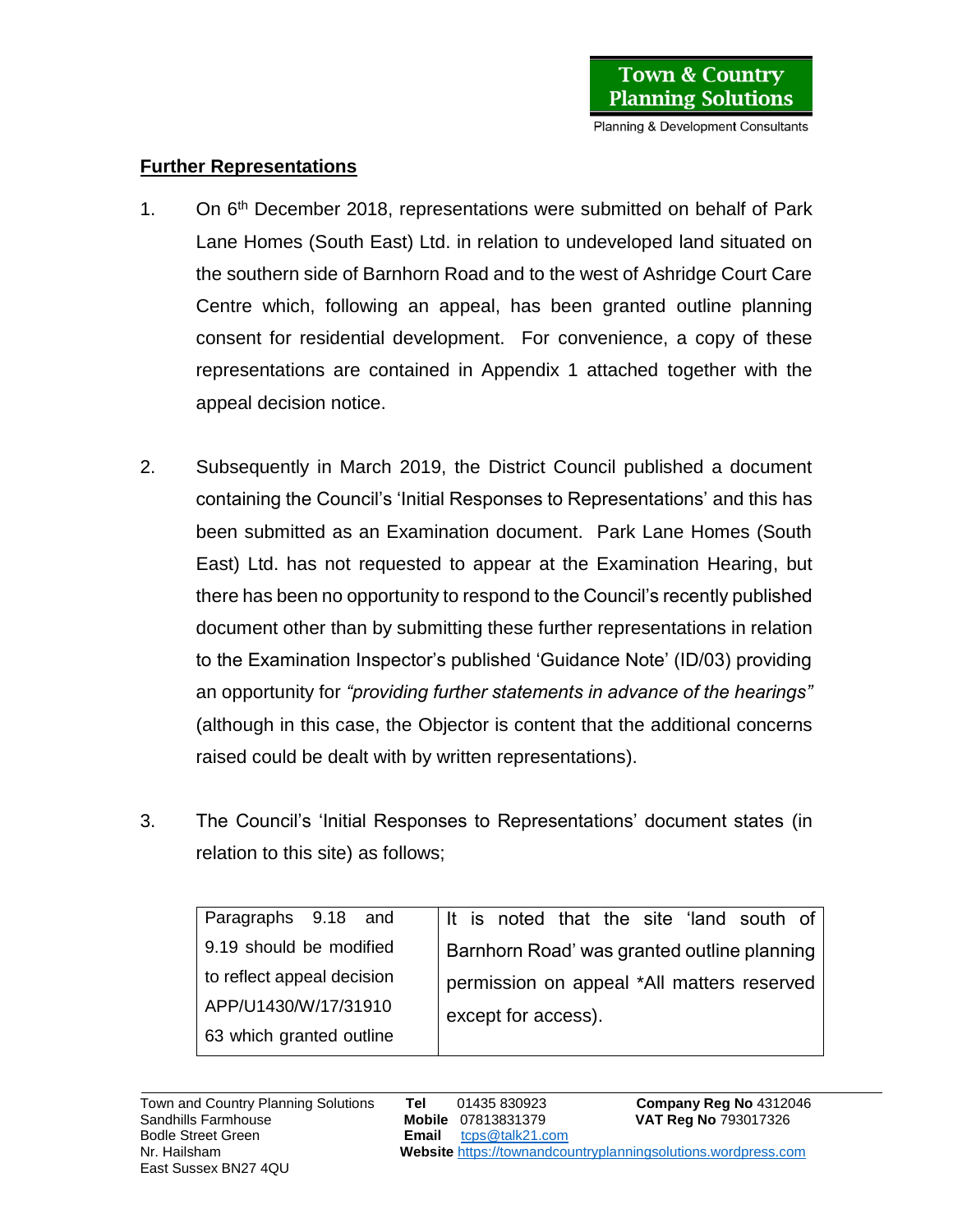## **Town & Country Planning Solutions**

planning permission for residential development south of Barnhorn Road. Sites granted permission beyond the base date of the DaSA are included as allocations (e.g. BEX1), so this site should also be included as a housing site and within the development boundary.

Planning & Development Consultants The outline permission includes a condition which requires that details of a surface water drainage scheme (Sustainable Drainage Systems – SuDS) be submitted to and approved in writing by the local planning authority. This requirement is necessary to prevent adverse effect, both during construction and during the normal operation of the development upon completion. It is not possible to determine at this point the extent of built development on the site and what area will be set aside for the SuDS (although it is assumed that they would be located on the southern end of the site). Any proposed extension would be arbitrary given that the extent of built development on the site is now known.

No change proposed.

4. The Council's 'Initial Response' is unsatisfactory, as it is illogical and inconsistent with the approach the Council has already adopted for including allocated sites within the draft Local Plan that have already received planning permission. The example given in the December 2018 representations submitted on behalf of Park Lane Homes (South East) Ltd. was consent no. RR/2017/2081/P relating to draft Policy BEX1 (Land at Levells Wood and Oaktree Farm, Sidley) on page 117 of the DaSA.